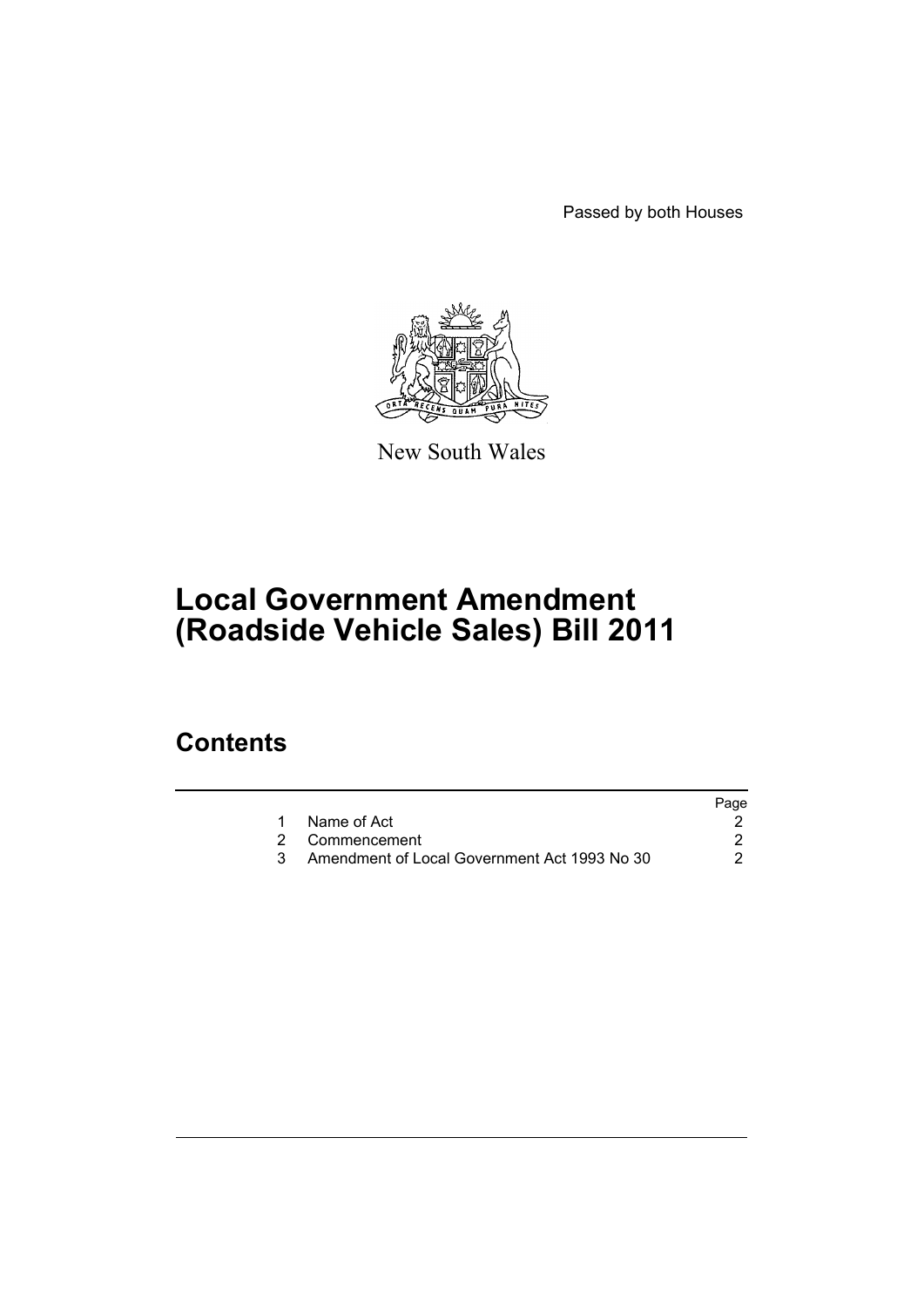*I certify that this public bill, which originated in the Legislative Assembly, has finally passed the Legislative Council and the Legislative Assembly of New South Wales.*

> *Clerk of the Legislative Assembly. Legislative Assembly, Sydney, , 2011*



New South Wales

## **Local Government Amendment (Roadside Vehicle Sales) Bill 2011**

Act No , 2011

An Act to amend the *Local Government Act 1993* to enable councils to prohibit roadside vehicle sales.

*I have examined this bill and find it to correspond in all respects with the bill as finally passed by both Houses.*

*Assistant Speaker of the Legislative Assembly.*